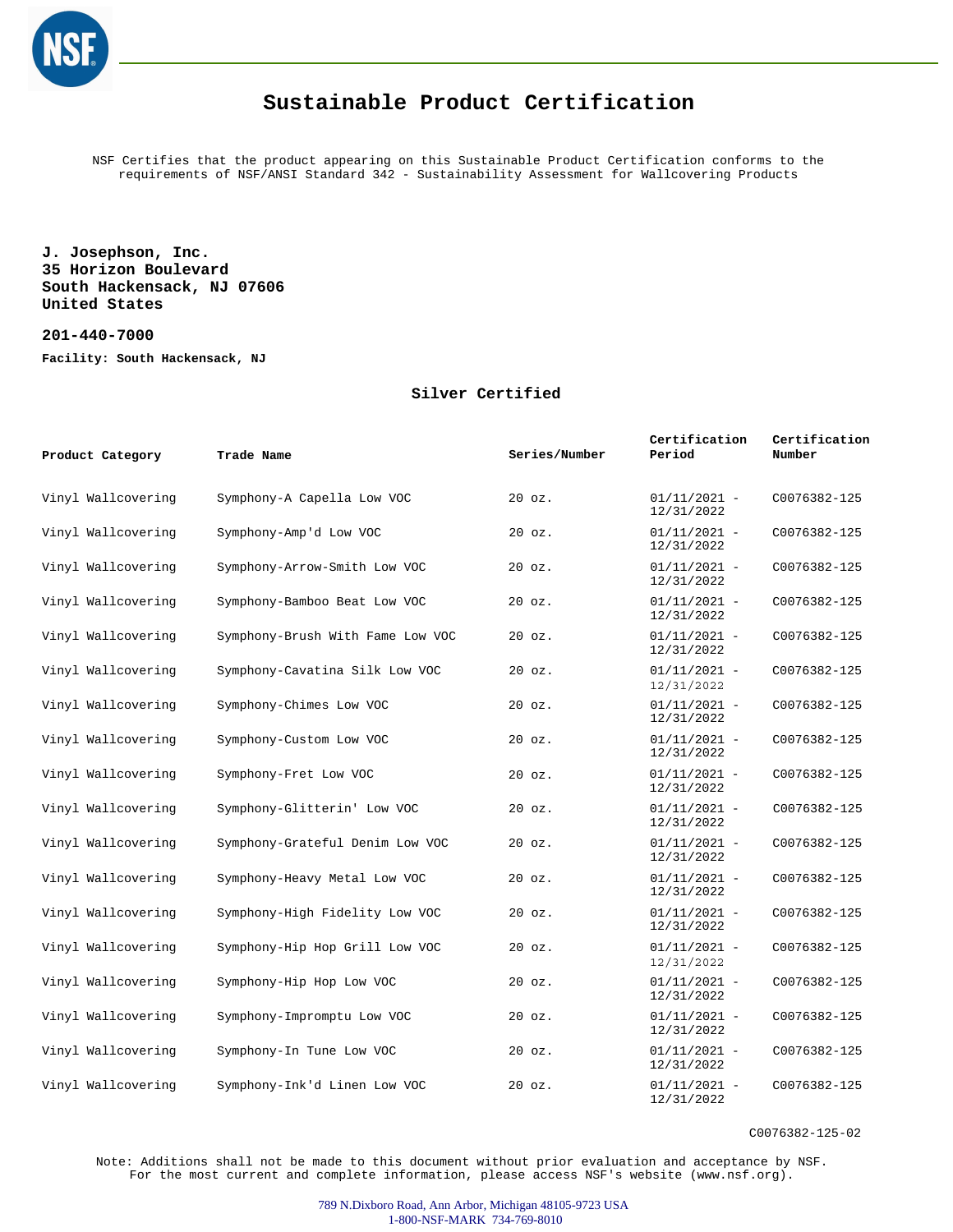

| Vinyl Wallcovering | Symphony-Ink'd Low VOC            | 20 oz.     | $01/11/2021 -$<br>12/31/2022 | C0076382-125 |
|--------------------|-----------------------------------|------------|------------------------------|--------------|
| Vinyl Wallcovering | Symphony-Jailhouse Rocks Low VOC  | $20$ $oz.$ | $01/11/2021 -$<br>12/31/2022 | C0076382-125 |
| Vinyl Wallcovering | Symphony-Levels Low VOC           | $20$ $oz.$ | $01/11/2021 -$<br>12/31/2022 | C0076382-125 |
| Vinyl Wallcovering | Symphony-Maestro Low VOC          | $20$ $oz.$ | $01/11/2021 -$<br>12/31/2022 | C0076382-125 |
| Vinyl Wallcovering | Symphony-Memphis Linen Low VOC    | $20$ $oz.$ | $01/11/2021 -$<br>12/31/2022 | C0076382-125 |
| Vinyl Wallcovering | Symphony-Moondance Low VOC        | $20$ $oz.$ | $01/11/2021 -$<br>12/31/2022 | C0076382-125 |
| Vinyl Wallcovering | Symphony-On Pointe Low VOC        | $20$ $oz.$ | $01/11/2021 -$<br>12/31/2022 | C0076382-125 |
| Vinyl Wallcovering | Symphony-Overture Suite 2 Low VOC | $20$ $oz.$ | $01/11/2021 -$<br>12/31/2022 | C0076382-125 |
| Vinyl Wallcovering | Symphony-Overture Wall Low VOC    | $20$ $oz.$ | $01/11/2021 -$<br>12/31/2022 | C0076382-125 |
| Vinyl Wallcovering | Symphony-Per-Sueded Low VOC       | $20$ $oz.$ | $01/11/2021 -$<br>12/31/2022 | C0076382-125 |
| Vinyl Wallcovering | Symphony-Pulse Low VOC            | 20 oz.     | $01/11/2021 -$<br>12/31/2022 | C0076382-125 |
| Vinyl Wallcovering | Symphony-Puzzle Piece Low VOC     | $20$ $oz.$ | $01/11/2021 -$<br>12/31/2022 | C0076382-125 |
| Vinyl Wallcovering | Symphony-Puzzle Silk Low VOC      | $20$ $oz.$ | $01/11/2021 -$<br>12/31/2022 | C0076382-125 |
| Vinyl Wallcovering | Symphony-Remix Low VOC            | $20$ $oz.$ | $01/11/2021 -$<br>12/31/2022 | C0076382-125 |
| Vinyl Wallcovering | Symphony-Renaissance Low VOC      | $20$ $oz.$ | $01/11/2021 -$<br>12/31/2022 | C0076382-125 |
| Vinyl Wallcovering | Symphony-Rock 'N' Roll Low VOC    | $20$ $oz.$ | $01/11/2021 -$<br>12/31/2022 | C0076382-125 |
| Vinyl Wallcovering | Symphony-Rock 'N' Scroll Low VOC  | $20$ $oz.$ | $01/11/2021 -$<br>12/31/2022 | C0076382-125 |
| Vinyl Wallcovering | Symphony-Rollin' Stone Low VOC    | $20$ $oz.$ | $01/11/2021 -$<br>12/31/2022 | C0076382-125 |
| Vinyl Wallcovering | Symphony-Sanshin Low VOC          | $20$ $oz.$ | $01/11/2021 -$<br>12/31/2022 | C0076382-125 |
| Vinyl Wallcovering | Symphony-Sarinda Low VOC          | $20$ $oz.$ | $01/11/2021 -$<br>12/31/2022 | C0076382-125 |
| Vinyl Wallcovering | Symphony-Scales Low VOC           | 20 oz.     | $01/11/2021 -$<br>12/31/2022 | C0076382-125 |
| Vinyl Wallcovering | Symphony-Shennai Texture Low VOC  | $20$ $oz.$ | $01/11/2021 -$<br>12/31/2022 | C0076382-125 |
| Vinyl Wallcovering | Symphony-Sisal Song Low VOC       | $20$ $oz.$ | $01/11/2021 -$<br>12/31/2022 | C0076382-125 |
| Vinyl Wallcovering | Symphony-Sonnet Low VOC           | $20$ $oz.$ | $01/11/2021 -$<br>12/31/2022 | C0076382-125 |
| Vinyl Wallcovering | Symphony-Strings Low VOC          | $20$ $oz.$ | $01/11/2021 -$<br>12/31/2022 | C0076382-125 |
| Vinyl Wallcovering | Symphony-Terrazzo Tap Low VOC     | $20$ $oz.$ | $01/11/2021 -$<br>12/31/2022 | C0076382-125 |
| Vinyl Wallcovering | Symphony-Tiki Low VOC             | $20$ $oz.$ | $01/11/2021 -$<br>12/31/2022 | C0076382-125 |
| Vinyl Wallcovering | Symphony-Tiki Stripe Low VOC      | $20$ $oz.$ | $01/11/2021 -$<br>12/31/2022 | C0076382-125 |
|                    |                                   |            |                              |              |

C0076382-125-02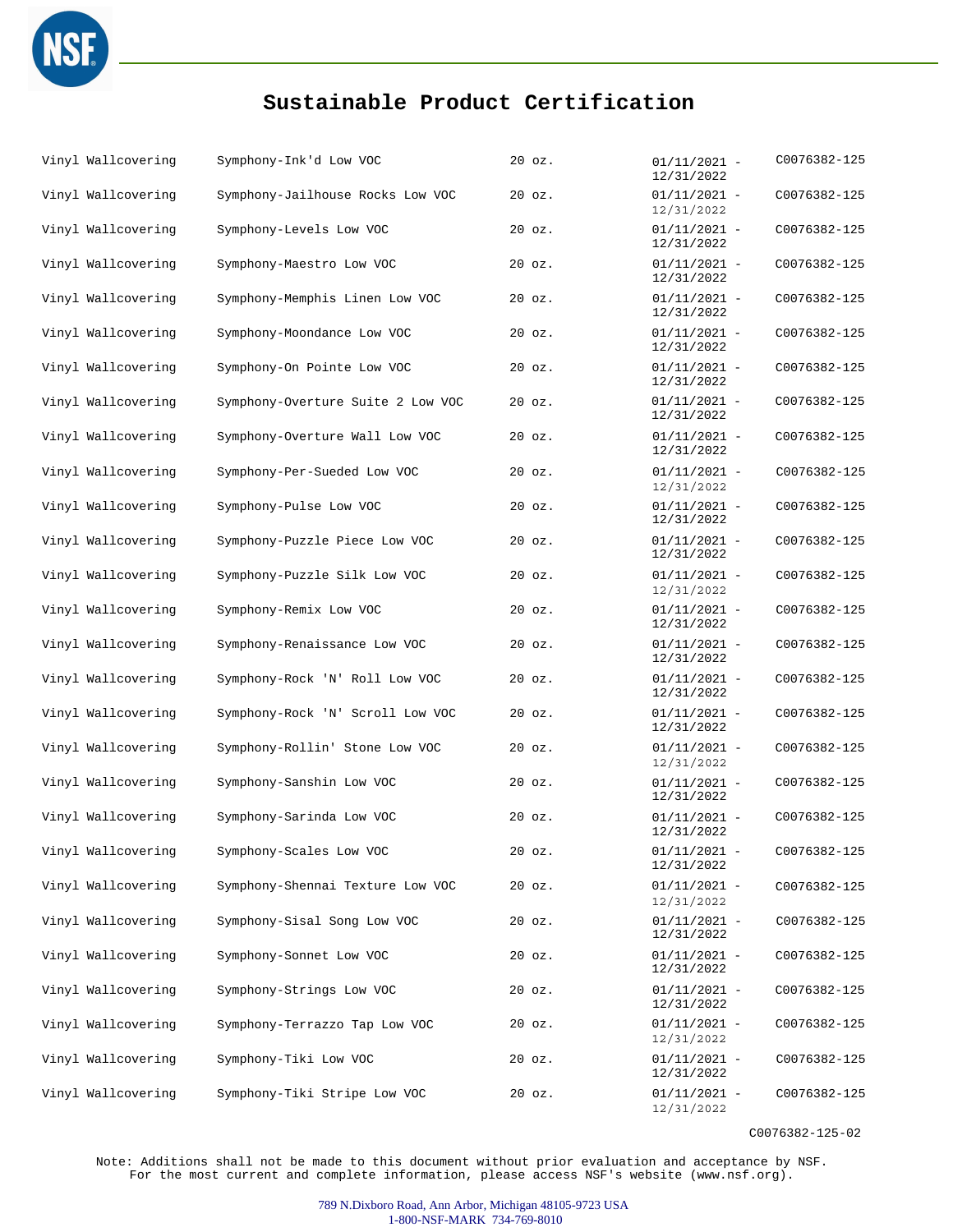

| Vinyl Wallcovering | Symphony-Timbre Low VOC        | 20 oz.     | $01/11/2021 -$<br>12/31/2022 | C0076382-125 |
|--------------------|--------------------------------|------------|------------------------------|--------------|
| Vinyl Wallcovering | Symphony-Tropical Tune Low VOC | 20 oz.     | $01/11/2021 -$<br>12/31/2022 | C0076382-125 |
| Vinyl Wallcovering | Symphony-Uncorked Low VOC      | $20$ $oz.$ | $01/11/2021 -$<br>12/31/2022 | C0076382-125 |
| Vinyl Wallcovering | Symphony-Virtuoso Low VOC      | $20$ $oz.$ | $01/11/2021 -$<br>12/31/2022 | C0076382-125 |
| Vinyl Wallcovering | Symphony-Viva Low VOC          | 20 oz.     | $01/11/2021 -$<br>12/31/2022 | C0076382-125 |
| Vinyl Wallcovering | Symphony-What the Hemp Low VOC | 20 oz.     | $01/11/2021 -$<br>12/31/2022 | C0076382-125 |
| Vinyl Wallcovering | Symphony-What the Hex Low VOC  | 20 oz.     | $01/11/2021 -$<br>12/31/2022 | C0076382-125 |
| Vinyl Wallcovering | Tower-Abacus Low VOC           | 20 oz.     | $01/11/2021 -$<br>12/31/2022 | C0076382-125 |
| Vinyl Wallcovering | Tower-Absolute Low VOC         | $20$ $oz.$ | $01/11/2021 -$<br>12/31/2022 | C0076382-125 |
| Vinyl Wallcovering | Tower-Abstract Low VOC         | $20$ $oz.$ | $01/11/2021 -$<br>12/31/2022 | C0076382-125 |
| Vinyl Wallcovering | Tower-Batiste Low VOC          | 20 oz.     | $01/11/2021 -$<br>12/31/2022 | C0076382-125 |
| Vinyl Wallcovering | Tower-Bermuda Grass Low VOC    | 20 oz.     | $01/11/2021 -$<br>12/31/2022 | C0076382-125 |
| Vinyl Wallcovering | Tower-Bouclé Low VOC           | $20$ $oz.$ | $01/11/2021 -$<br>12/31/2022 | C0076382-125 |
| Vinyl Wallcovering | Tower-Cairo Low VOC            | $20$ $oz.$ | $01/11/2021 -$<br>12/31/2022 | C0076382-125 |
| Vinyl Wallcovering | Tower-Campari Ice Low VOC      | $20$ $oz.$ | $01/11/2021 -$<br>12/31/2022 | C0076382-125 |
| Vinyl Wallcovering | Tower-Carrara Low VOC          | 20 oz.     | $01/11/2021 -$<br>12/31/2022 | C0076382-125 |
| Vinyl Wallcovering | Tower-City Linen Low VOC       | $20$ $oz.$ | $01/11/2021 -$<br>12/31/2022 | C0076382-125 |
| Vinyl Wallcovering | Tower-Como Low VOC             | $20$ $oz.$ | $01/11/2021 -$<br>12/31/2022 | C0076382-125 |
| Vinyl Wallcovering | Tower-Conundrum Low VOC        | $20$ $oz.$ | $01/11/2021 -$<br>12/31/2022 | C0076382-125 |
| Vinyl Wallcovering | Tower-Conundrum Stripe Low VOC | $20$ $oz.$ | $01/11/2021 -$<br>12/31/2022 | C0076382-125 |
| Vinyl Wallcovering | Tower-Couture Stitch Low VOC   | 20 oz.     | $01/11/2021 -$<br>12/31/2022 | C0076382-125 |
| Vinyl Wallcovering | Tower-Custom Low VOC           | 20 oz.     | $01/11/2021 -$<br>12/31/2022 | C0076382-125 |
| Vinyl Wallcovering | Tower-Don't Cross Me Low VOC   | $20$ $oz.$ | $01/11/2021 -$<br>12/31/2022 | C0076382-125 |
| Vinyl Wallcovering | Tower-Double Cross Low VOC     | $20$ $oz.$ | $01/11/2021 -$<br>12/31/2022 | C0076382-125 |
| Vinyl Wallcovering | Tower-Empire Edge Low VOC      | $20$ $oz.$ | $01/11/2021 -$<br>12/31/2022 | C0076382-125 |
| Vinyl Wallcovering | Tower-Empire Low VOC           | 20 oz.     | $01/11/2021 -$<br>12/31/2022 | C0076382-125 |
| Vinyl Wallcovering | Tower-Etch Low VOC             | $20$ $oz.$ | $01/11/2021 -$<br>12/31/2022 | C0076382-125 |

C0076382-125-02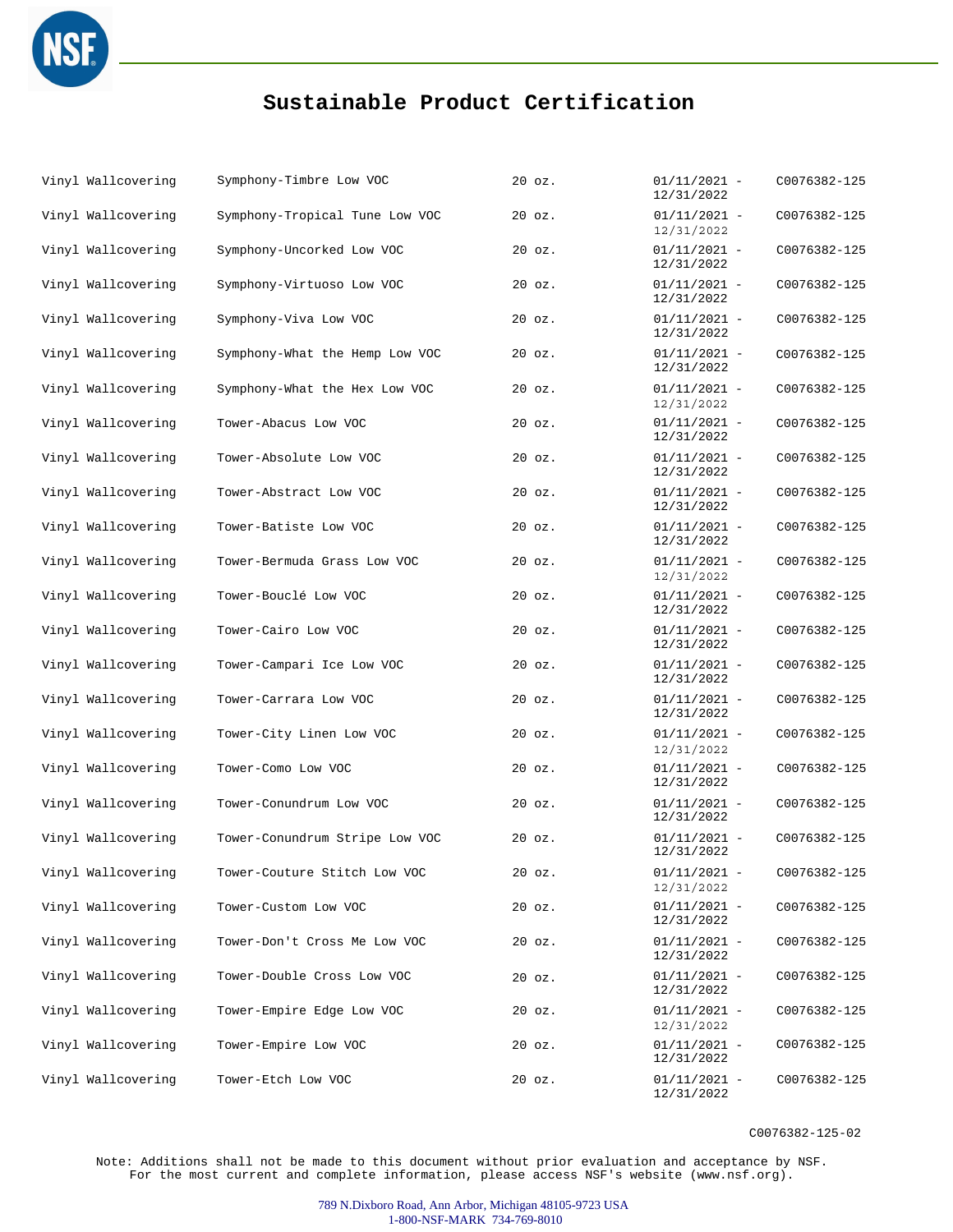

| Vinyl Wallcovering | Tower-Flutter Low VOC           | $20$ $oz.$ | $01/11/2021 -$<br>12/31/2022 | C0076382-125 |
|--------------------|---------------------------------|------------|------------------------------|--------------|
| Vinyl Wallcovering | Tower-Foiled Low VOC            | $20$ $oz.$ | $01/11/2021 -$<br>12/31/2022 | C0076382-125 |
| Vinyl Wallcovering | Tower-Go Gilded Grand Low VOC   | $20$ $oz.$ | $01/11/2021 -$<br>12/31/2022 | C0076382-125 |
| Vinyl Wallcovering | Tower-Go Gilded Linen Low VOC   | 20 oz.     | $01/11/2021 -$<br>12/31/2022 | C0076382-125 |
| Vinyl Wallcovering | Tower-Go Gilded Low VOC         | $20$ $oz.$ | $01/11/2021 -$<br>12/31/2022 | C0076382-125 |
| Vinyl Wallcovering | Tower-Golden Grain Low VOC      | $20$ $oz.$ | $01/11/2021 -$<br>12/31/2022 | C0076382-125 |
| Vinyl Wallcovering | Tower-Grass Envy Low VOC        | $20$ $oz.$ | $01/11/2021 -$<br>12/31/2022 | C0076382-125 |
| Vinyl Wallcovering | Tower-Grasslands Low VOC        | $20$ $oz.$ | $01/11/2021 -$<br>12/31/2022 | C0076382-125 |
| Vinyl Wallcovering | Tower-Herringbow Row Low VOC    | $20$ $oz.$ | $01/11/2021 -$<br>12/31/2022 | C0076382-125 |
| Vinyl Wallcovering | Tower-Illusion Low VOC          | $20$ $oz.$ | $01/11/2021 -$<br>12/31/2022 | C0076382-125 |
| Vinyl Wallcovering | Tower-Illusion Silk Low VOC     | $20$ $oz.$ | $01/11/2021 -$<br>12/31/2022 | C0076382-125 |
| Vinyl Wallcovering | Tower-Into The Woods Low VOC    | $20$ $oz.$ | $01/11/2021 -$<br>12/31/2022 | C0076382-125 |
| Vinyl Wallcovering | Tower-Lorelei Texture Low VOC   | $20$ $oz.$ | $01/11/2021 -$<br>12/31/2022 | C0076382-125 |
| Vinyl Wallcovering | Tower-Lustre Strie Low VOC      | 20 oz.     | $01/11/2021 -$<br>12/31/2022 | C0076382-125 |
| Vinyl Wallcovering | Tower-Marquise Low VOC          | $20$ $oz.$ | $01/11/2021 -$<br>12/31/2022 | C0076382-125 |
| Vinyl Wallcovering | Tower-Marquise Silk Low VOC     | $20$ $oz.$ | $01/11/2021 -$<br>12/31/2022 | C0076382-125 |
| Vinyl Wallcovering | Tower-Mingle Low VOC            | $20$ $oz.$ | $01/11/2021 -$<br>12/31/2022 | C0076382-125 |
| Vinyl Wallcovering | Tower-Mix & Mingle Low VOC      | $20$ $oz.$ | $01/11/2021 -$<br>12/31/2022 | C0076382-125 |
| Vinyl Wallcovering | Tower-Nile Vine Texture Low VOC | $20$ $oz.$ | $01/11/2021 -$<br>12/31/2022 | C0076382-125 |
| Vinyl Wallcovering | Tower-Nomad Low VOC             | $20$ $oz.$ | $01/11/2021 -$<br>12/31/2022 | C0076382-125 |
| Vinyl Wallcovering | Tower-Safety Net Low VOC        | 20 oz.     | $01/11/2021 -$<br>12/31/2022 | C0076382-125 |
| Vinyl Wallcovering | Tower-Sherlock Low VOC          | $20$ $oz.$ | $01/11/2021 -$<br>12/31/2022 | C0076382-125 |
| Vinyl Wallcovering | Tower-Skecth Tex Low VOC        | $20$ $oz.$ | $01/11/2021 -$<br>12/31/2022 | C0076382-125 |
| Vinyl Wallcovering | Tower-Sketch Low VOC            | $20$ $oz.$ | $01/11/2021 -$<br>12/31/2022 | C0076382-125 |
| Vinyl Wallcovering | Tower-Spellbound Silk Low VOC   | $20$ $oz.$ | $01/11/2021 -$<br>12/31/2022 | C0076382-125 |
| Vinyl Wallcovering | Tower-Structured Low VOC        | $20$ $oz.$ | $01/11/2021 -$<br>12/31/2022 | C0076382-125 |
| Vinyl Wallcovering | Tower-Traipsing Low VOC         | $20$ $oz.$ | $01/11/2021 -$<br>12/31/2022 | C0076382-125 |
| Vinyl Wallcovering | Tower-Wander Low VOC            | $20$ $oz.$ | $01/11/2021 -$<br>12/31/2022 | C0076382-125 |

C0076382-125-02